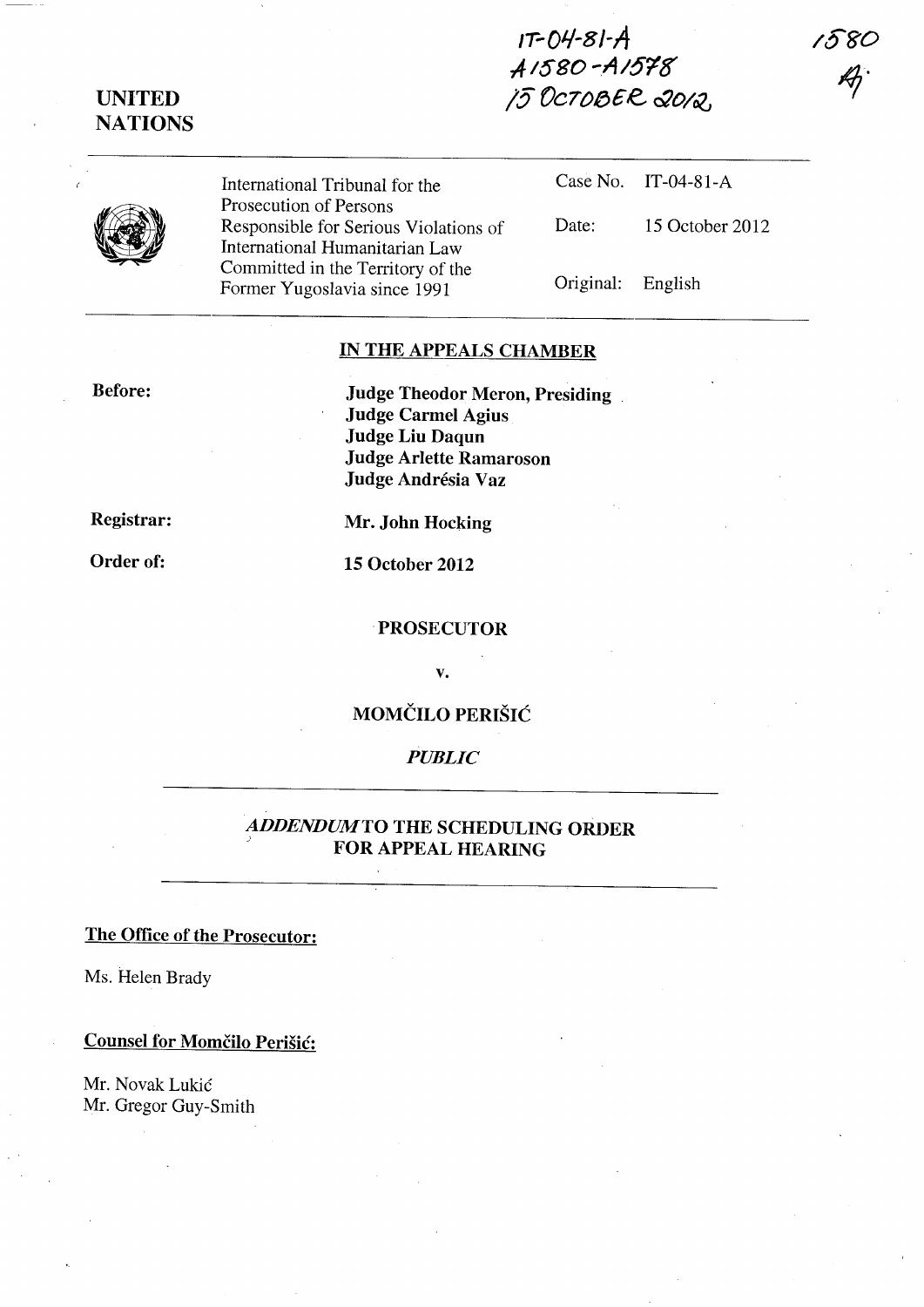**THE APPEALS CHAMBER** of the International Tribunal for the Prosecution of Persons Responsible for Serious Violations of International Humanitarian Law Committed in the Territory of the former Yugoslavia since 1991 ("Appeals Chamber" and "Tribunal", respectively);

**NOTING** the appeal lodged by Momčilo Perišić ("Perišić") against the Judgement rendered by Trial Chamber I ("Trial Chamber") on 6 September 2011 in the case of *Prosecutor v. Momcilo Perišić*, Case No. IT-04-81-T ("Appeal");<sup>1</sup>

**NOTING** the "Scheduling Order for Appeal Hearing", filed on 24 September 2012 ("Scheduling Order"), which orders that the Appeal be heard on Tuesday, 30 October 2012 ("Appeal Hearing"), and informs the parties of the timetable of the Appeal Hearing; $<sup>2</sup>$ </sup>

**CONSIDERING** the need to ensure that the time allotted for the Appeal Hearing is used as efficiently as possible;

**RECALLING** that the parties are expected to focus their oral arguments on the grounds of appeal raised in their briefs and that an appeal hearing is not the occasion for presenting new arguments on the merits of the case; $3$ 

**EMPHASIZING** that the present *Addendum* in no way expresses the Appeals Chamber's views on the merits of the Appeal;

**HEREBY INFORMS** the parties that the Appeal Hearing will take place in Courtroom I; and

**INVITES** the parties, without prejudice to any other matter which they or the Appeals Chamber may wish to address, to discuss, with references to the record:

- 1. How the Appeals Chamber should address the issue of "specific direction" in the context of aiding and abetting liability;
- 2. Whether aid that is not "specifically directed" towards a particular crime can have the substantial effect required to enter a conviction for aiding and abetting;
- 3. Whether the aid facilitated by Perišić met the requirements of "specific direction", if any, in the context of aiding and abetting liability;
- 4. Whether the Trial Chamber erred in finding that the assistance facilitated by Perišić had a substantial effect on the commission of the Army of Republika Srpksa crimes; and

 $\mathbf{1}$ 

Notice of Appeal of Momčilo Perišić, 8 November 2011; Appeal Brief of Momčilo Perišić, 6 February 2012 (confidential) ("Appeal Brief'). A final public redacted version of the Appeal Brief was filed on 10 April 2012. *See also*  Corrigendum to Mr. Perisic's Notice of Appeal, 7 February 2012.

 $2$  Scheduling Order, p. 1.

*<sup>3</sup> Prosecutor* v. *Rasim Delic,* Case No. IT-04-83-A, *Addendum* to the Order Scheduling the Appeal Hearing, 15 December 2009, p. 2.